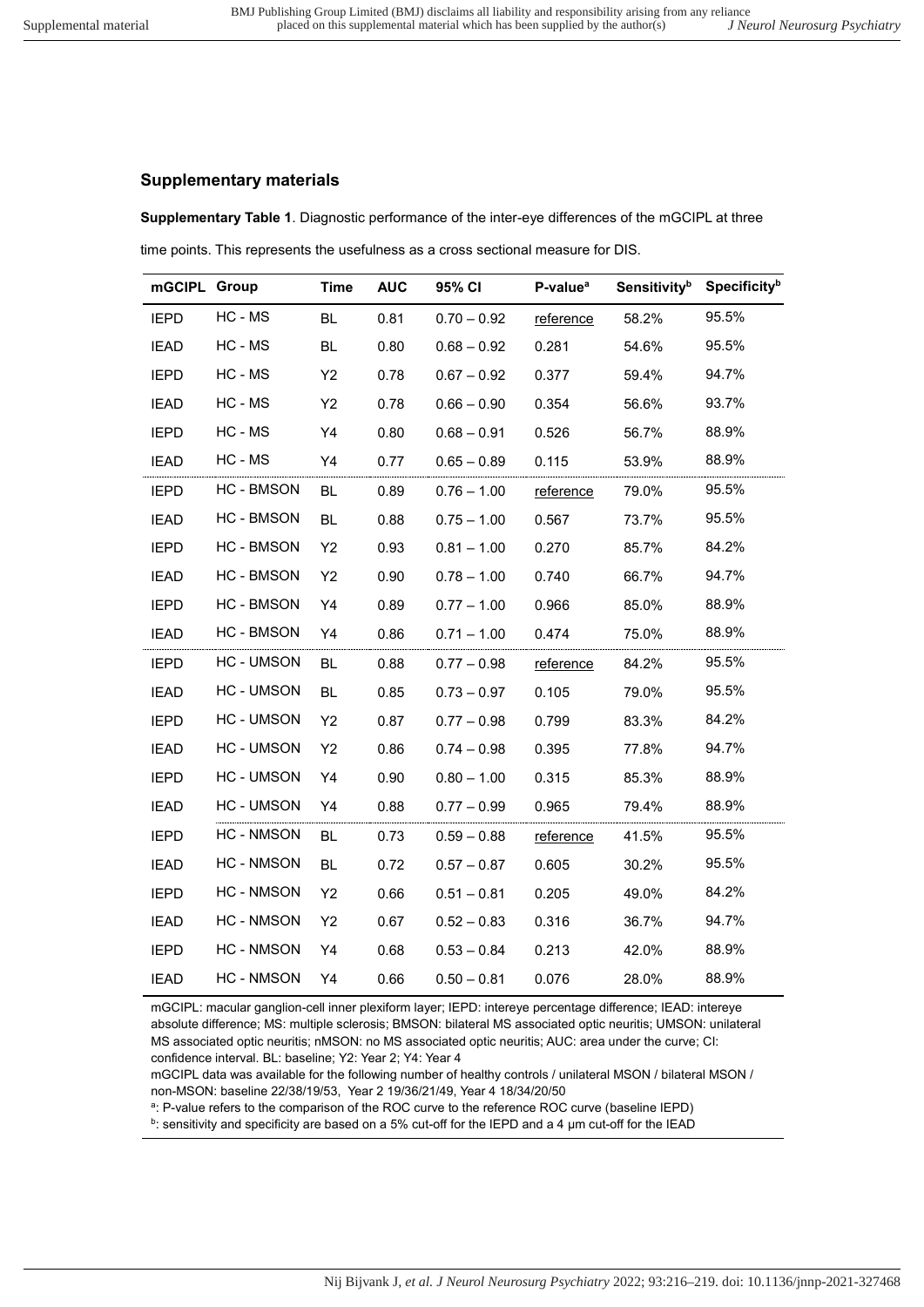## **Supplementary Table 2**. The diagnostic performance of atrophy rates of the mGICPL over time for

MS patients compared to healthy controls

| Time                    | <b>AUC</b> | 95% CI        | P-value   |
|-------------------------|------------|---------------|-----------|
| $BL \rightarrow y2$     | 0.57       | $0.43 - 0.70$ | reference |
| y2->y4                  | 0.58       | $0.45 - 0.72$ | 0.895     |
| $BL \rightarrow \vee 4$ | 0.49       | $0.36 - 0.62$ | 0.487     |

AUC: area under the curve; CI: confidence interval. BL: baseline; Y2: Year 2; Y4: Year 4 mGCIPL data was available for the following number of MS patients/healthy controls: Bl->Y2: 119/22, y2->y4: 120/21, Bl->y4: 122/23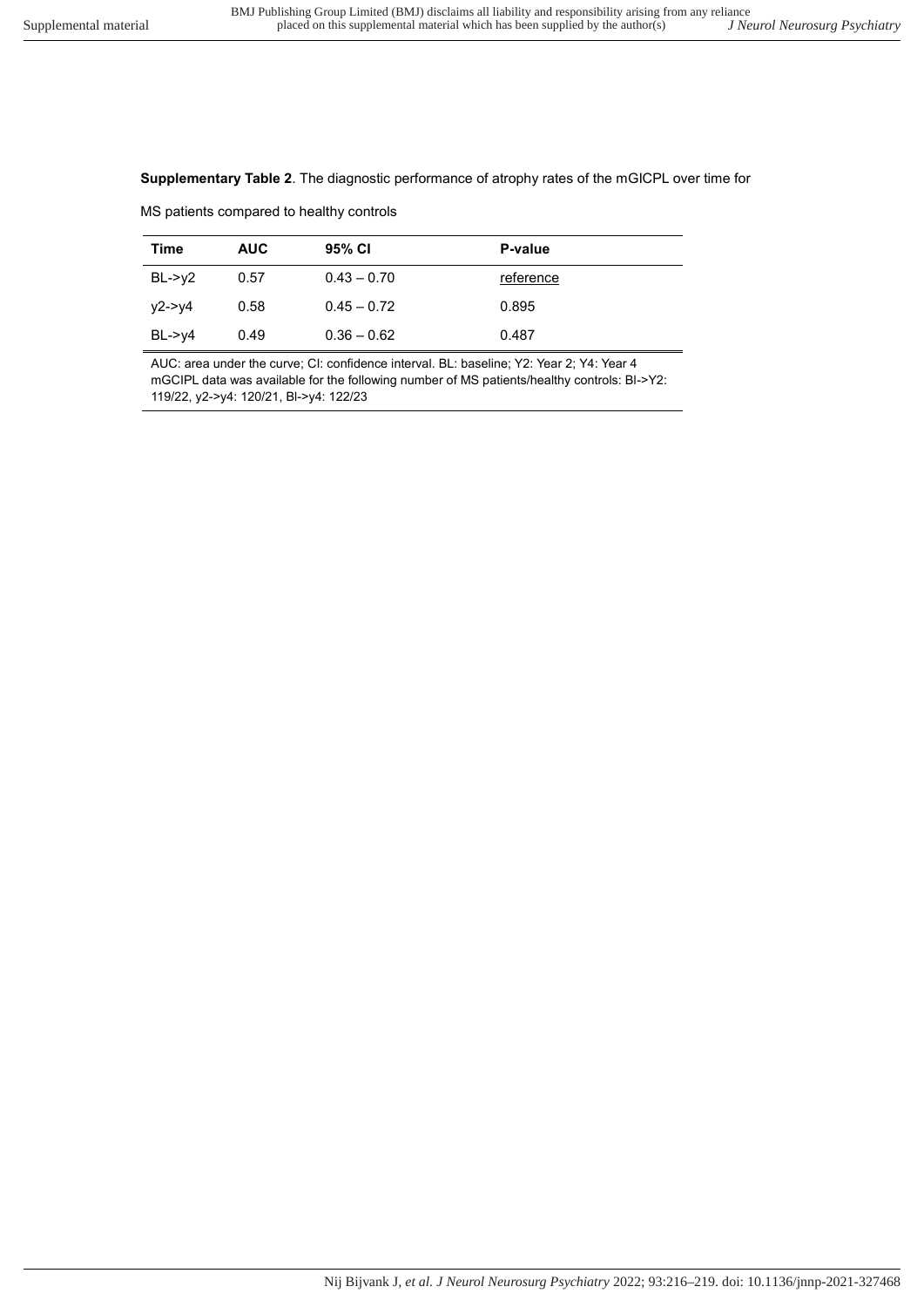**Supplementary Table 3**. Sensitivity and specificity of previously reported optimized thresholds for the mGCIPL IEPD and IEAD

| <b>OCT</b><br>measure        | <b>Optimized Reference</b><br>cut-off |                      | Group comparison                                                                            | <b>Specificity Sensitivity</b> |        |
|------------------------------|---------------------------------------|----------------------|---------------------------------------------------------------------------------------------|--------------------------------|--------|
| <b>IEPD</b><br><b>mGCiPL</b> | 5 %                                   | Coric et al. 2017    | Symptomatic bilateral MSON vs.<br>healthy controls                                          | 97 %                           | 86 %   |
| <b>IEPD</b><br>mGCIPL        | 6 %                                   | Coric et al. 2017    | Symptomatic unilateral MSON<br>vs. healthy controls                                         | 97%                            | 70 %   |
| <b>IEAD</b><br>mGCIPL        | $4.0 \mu m$                           | Nolan-Kenney<br>2019 | Symptomatic unilateral MSON<br>vs. non-MSON                                                 | 77 %                           | 68 %   |
| <b>IEAD</b><br>mGCIPL        | $3.5 \mu m$                           | Behbehani 2020       | Unilateral optic neuritis vs.<br>healthy controls                                           | 98%                            | 100 %  |
| <b>IEAD</b><br>mGCIPL        | $2.83$ µm                             | Davion 2020          | Symptomatic unilateral or<br>bilateral MSON vs. non-MSON <sup>a</sup>                       | 67.4 %                         | 67.3 % |
| <b>IEAD</b><br>mGCIPL        | $2.83 \mu m$                          | Outteryck 2020       | Symptomatic ON in CIS patients,<br>with vs. without an optic nerve<br>lesion on 3D-DIR MRI  | 83.3 %                         | 88.2 % |
| <b>IEPD</b><br>mGCIPL        | 8 %                                   | Outteryck 2020       | Symptomatic ON in CIS patients,<br>with vs. without an optic nerve<br>lesion on 3D-DIR MRI  | 95.6 %                         | 73.5%  |
| <b>IEAD</b><br>mGCIPL        | 1.42 µm                               | Outteryck 2020       | CIS patients with vs. without an<br>asymptomatic optic nerve lesion 72.6 %<br>on 3D-DIR MRI |                                | 89.3 % |
| <b>IEPD</b><br>mGCIPL        | 2%                                    | Outteryck 2020       | CIS patients with vs. without an<br>asymptomatic optic nerve lesion 69.4 %<br>on 3D-DIR MRI |                                | 89.3 % |

OCT: optical coherence tomography; IEPD: inter-eye percentage difference; IEAD: inter-eye absolute difference; mGCIPL: macular ganglion cell inner plexiform layer; MSON: MS associated optic neuritis. DIR: double inversion recovery.

aOnly patients with relapsing-remitting MS treated with natalizumab were included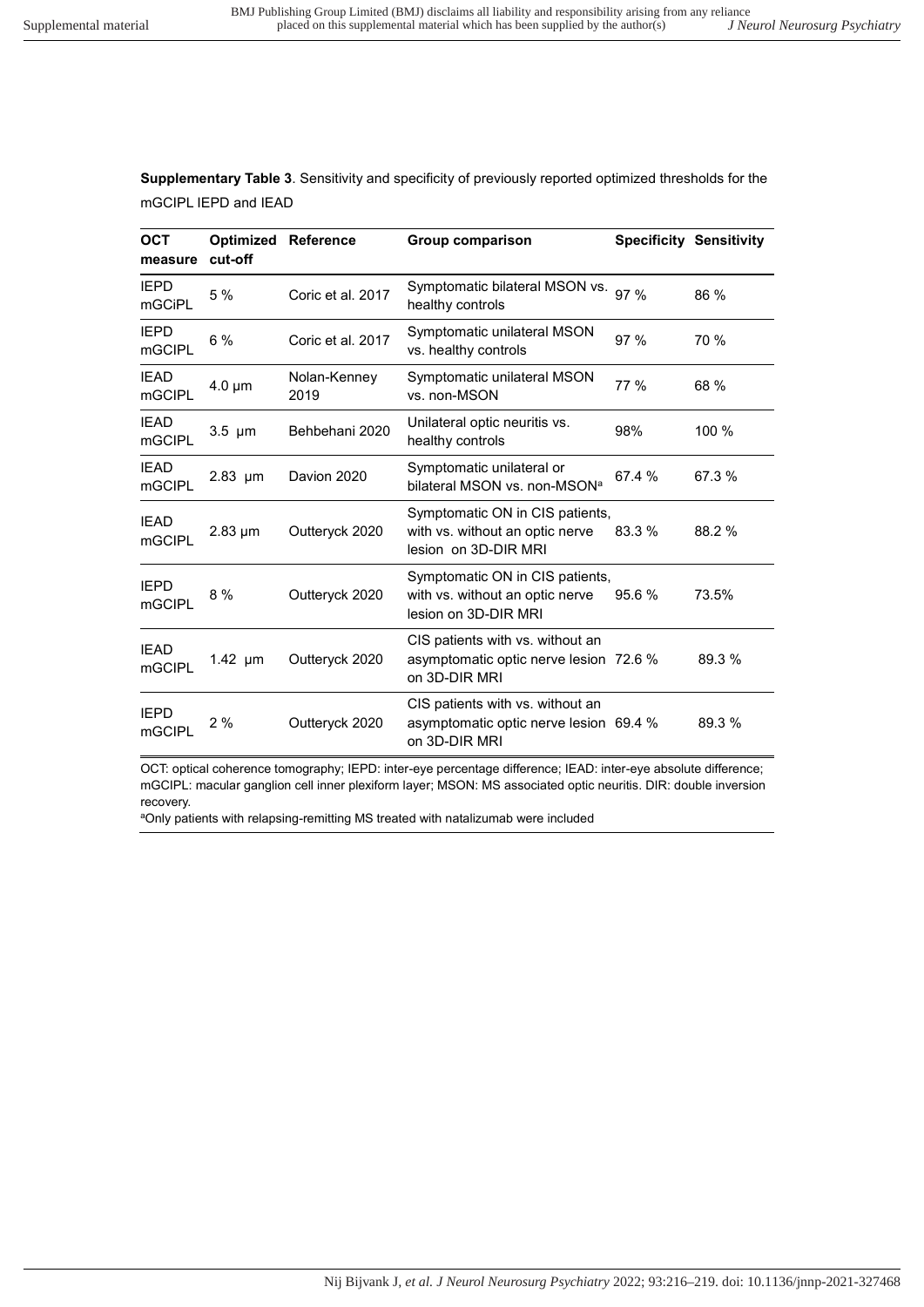

Supplementary Figure 1. Receiver Operator Characteristics (ROC) curves showing the diagnostic accuracy for differentiation between the MS (sub)group and healthy controls. Inter Eye Percentage Difference (IEPD) and Inter Eye Absolute Difference (IEAD) lines represent usefulness for dissemination in space (DIS) and the atrophy rate for dissemination in time (DIT). (A) patients with unilateral MS associated optic neuritis (MSON) versus healthy controls; (B) patients with bilateral MS associated optic neuritis (MSON); C) MS patients (all) versus healthy controls.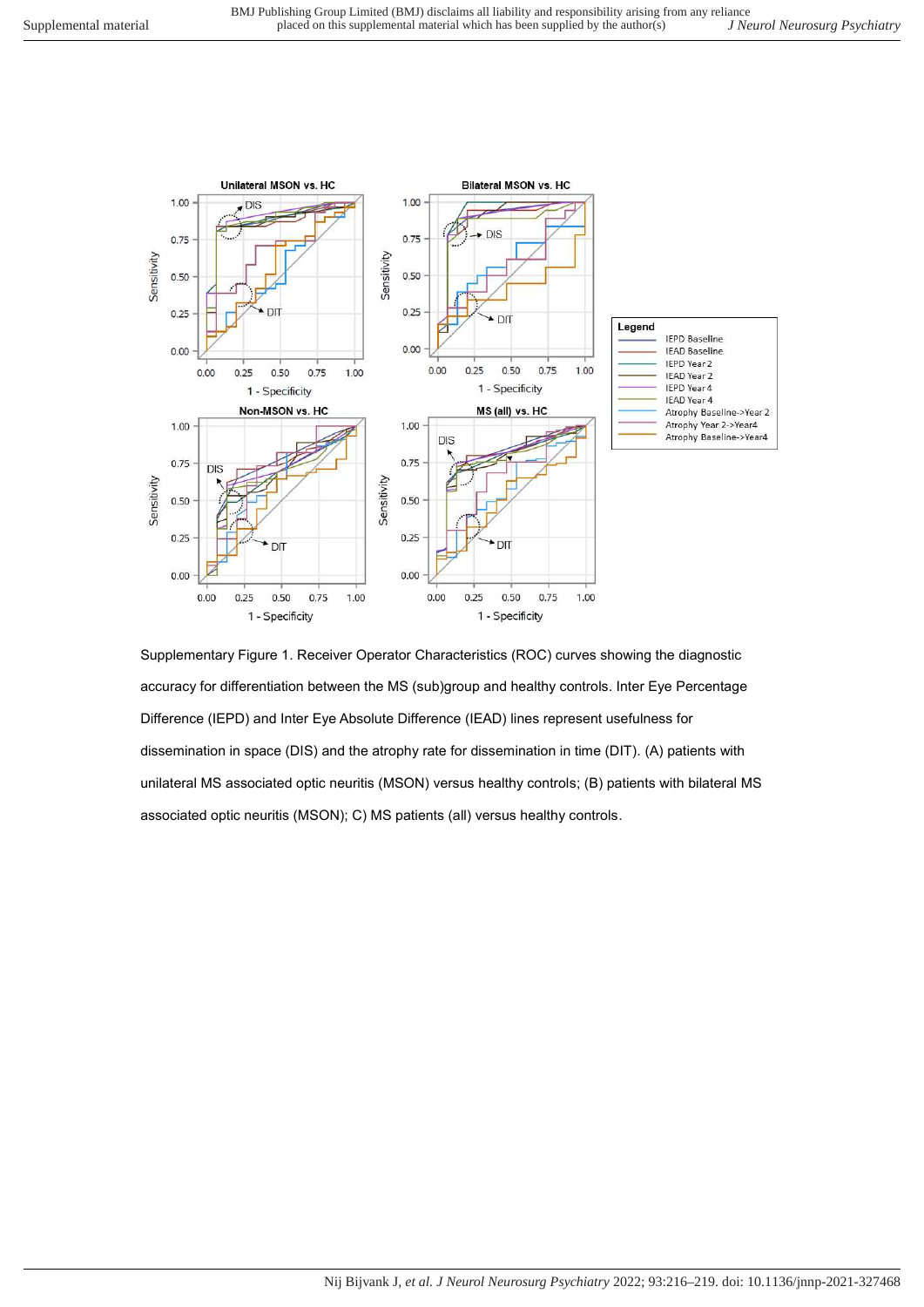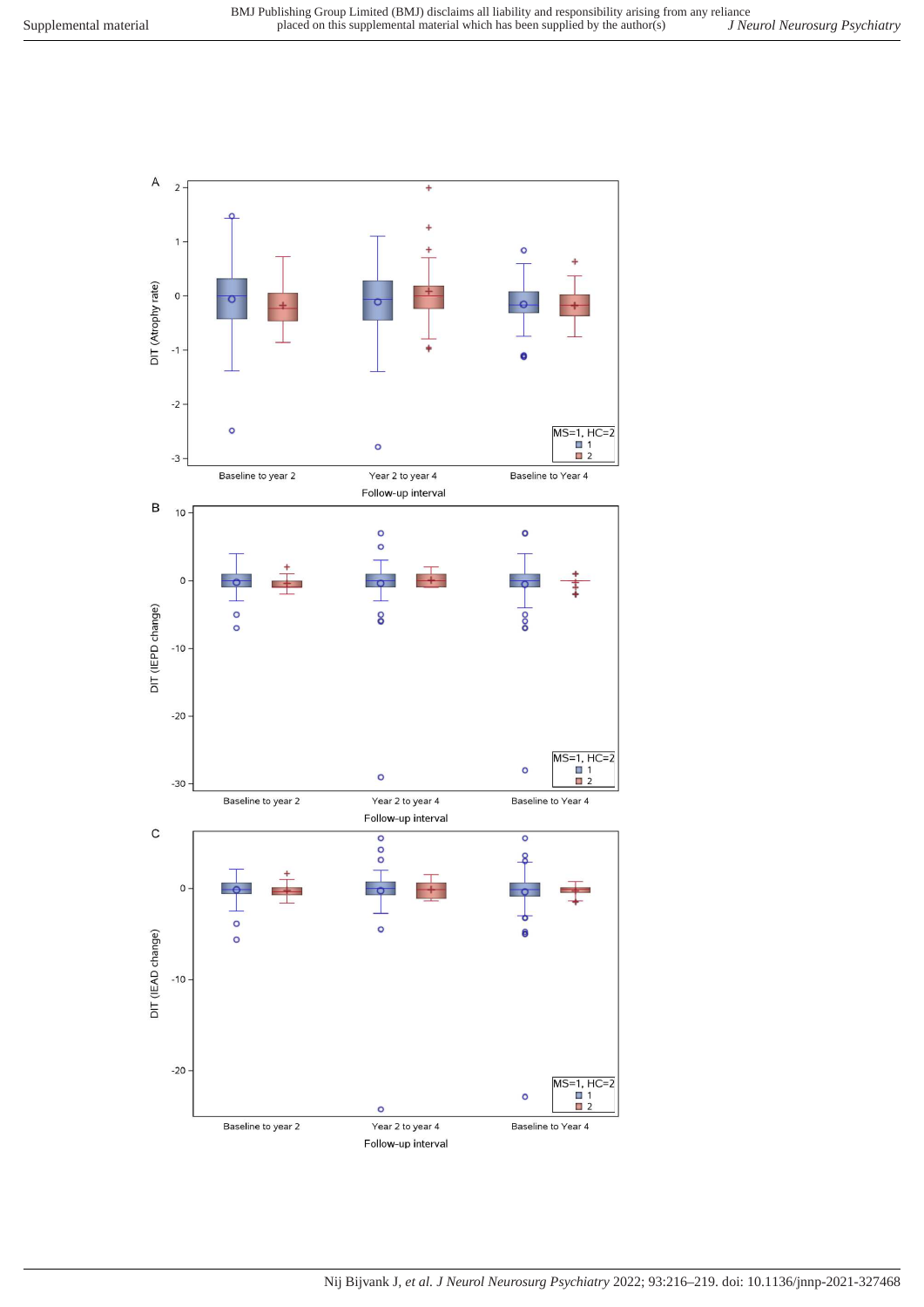Supplementary Figure 2. Box-and-Whisker plots showing (A) the annualized atrophy rate of the macular ganglion cell inner plexi-form layer (mGCIPL), (B) the change of the IEPD over time and (C) the change of the IEAD over time. HC: healthy controls (red); MS: patients with MS (blue). The median (bold horizontal line), 25-75 percentiles (box), 5-95 percentiles (whiskers), mean (symbol in the box) and outliers (symbols outside the box) are shown.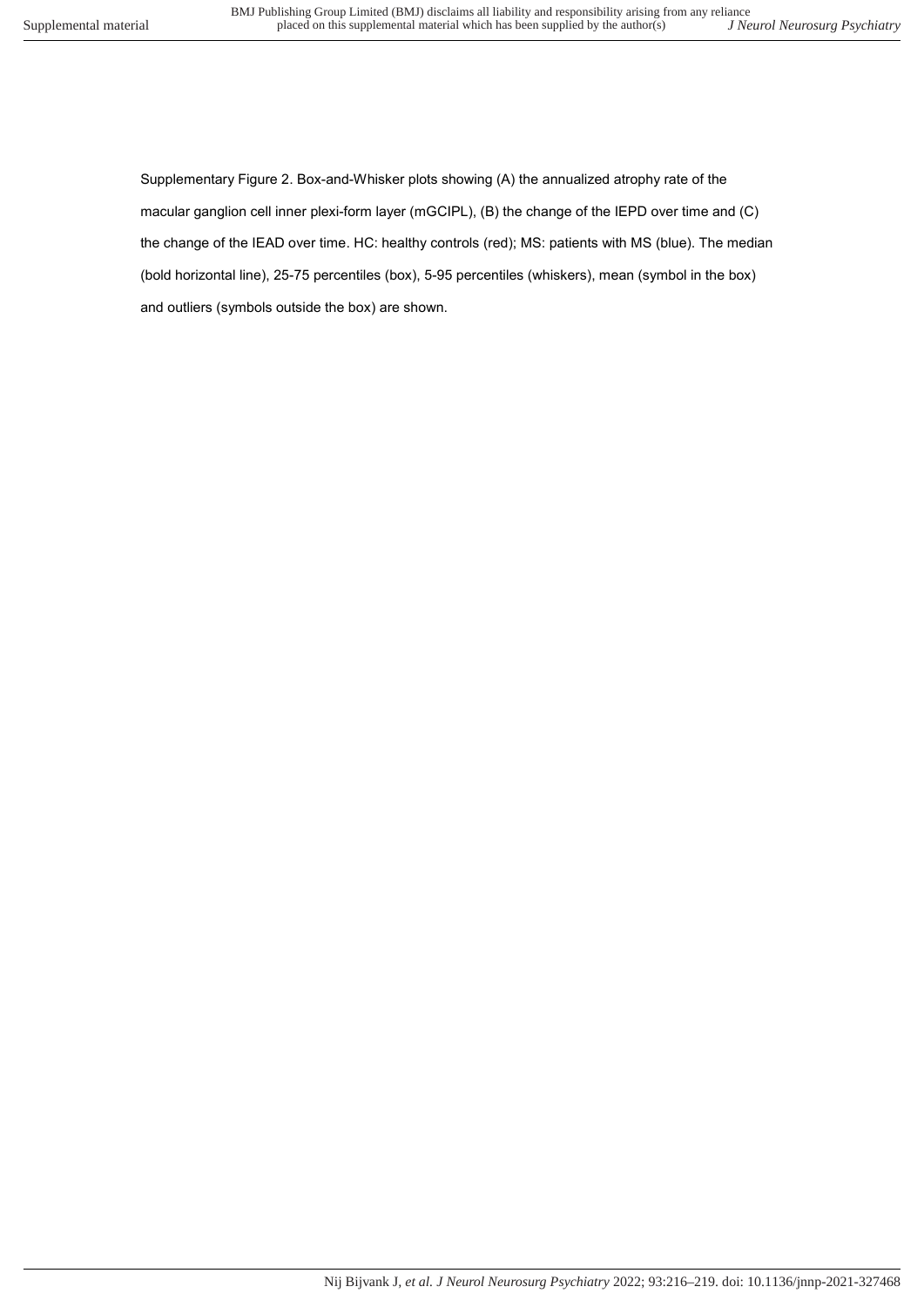$\overline{2}$ 

Non-MSON

**Healthy controls** 

 $\circ$ 

 $\epsilon$  $\overline{1}$ hoo ř  $\Omega$  $\circ$ **S**  $\overline{Q}$ Annualized atrophy rate mGCIPL (um)  $-1$ e<br>0  $\circ$  $-2$  $\circ$  $-3$ **Bilateral MSON Unilateral MSON**  $\overline{2}$  $\overline{1}$ c S  $\Omega$ ∞ oooo  $-1$  $-2$  $\epsilon$  $-3$  $\circ$  $\overline{c}$  $\overline{3}$  $\overline{\mathbf{4}}$  $\circ$  $\overline{2}$ 3  $\overline{1}$  $\mathbf{1}$ 4 Time (years)

Supplementary Figure 3. Line graphs showing the annualized atrophy rate of the macular ganglion cell inner plexi-form layer (mGCIPL) at year 0 (baseline), year 2 and year 4 of the healthy controls and MSON subgroups. The coloured dotted lines represent the individual subjects, and the solid black line represents the mean change. MSON: MS associated optic neuritis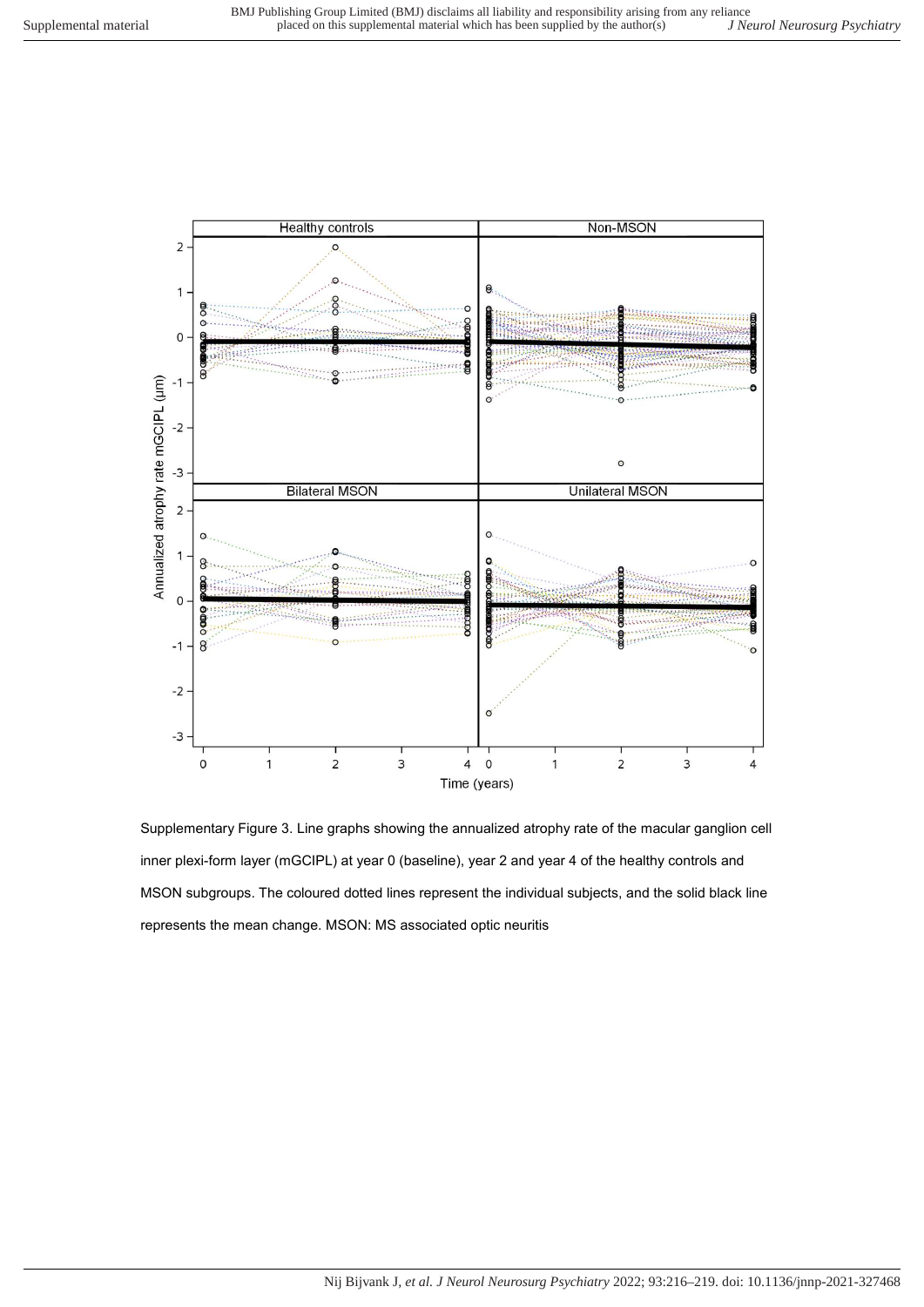

Supplementary Figure 4. Box-and-Whisker plots showing the annualized atrophy rate of the macular ganglion cell inner plexi-form layer (mGCIPL) of the healthy controls and MSON subgroups from baseline to year 2, year 2 to year 4 and baseline to year 4. HC: healthy controls (green); NON: no MS associated optic neuritis (red); BON: bilateral MS associated optic neuritis (blue); ON: unilateral MS associated optic neuritis (yellow). The median (bold horizontal line), 25-75 percentiles (box), 5-95 percentiles (whiskers), mean (symbol inside the box) and outliers (symbols outside the box) are shown.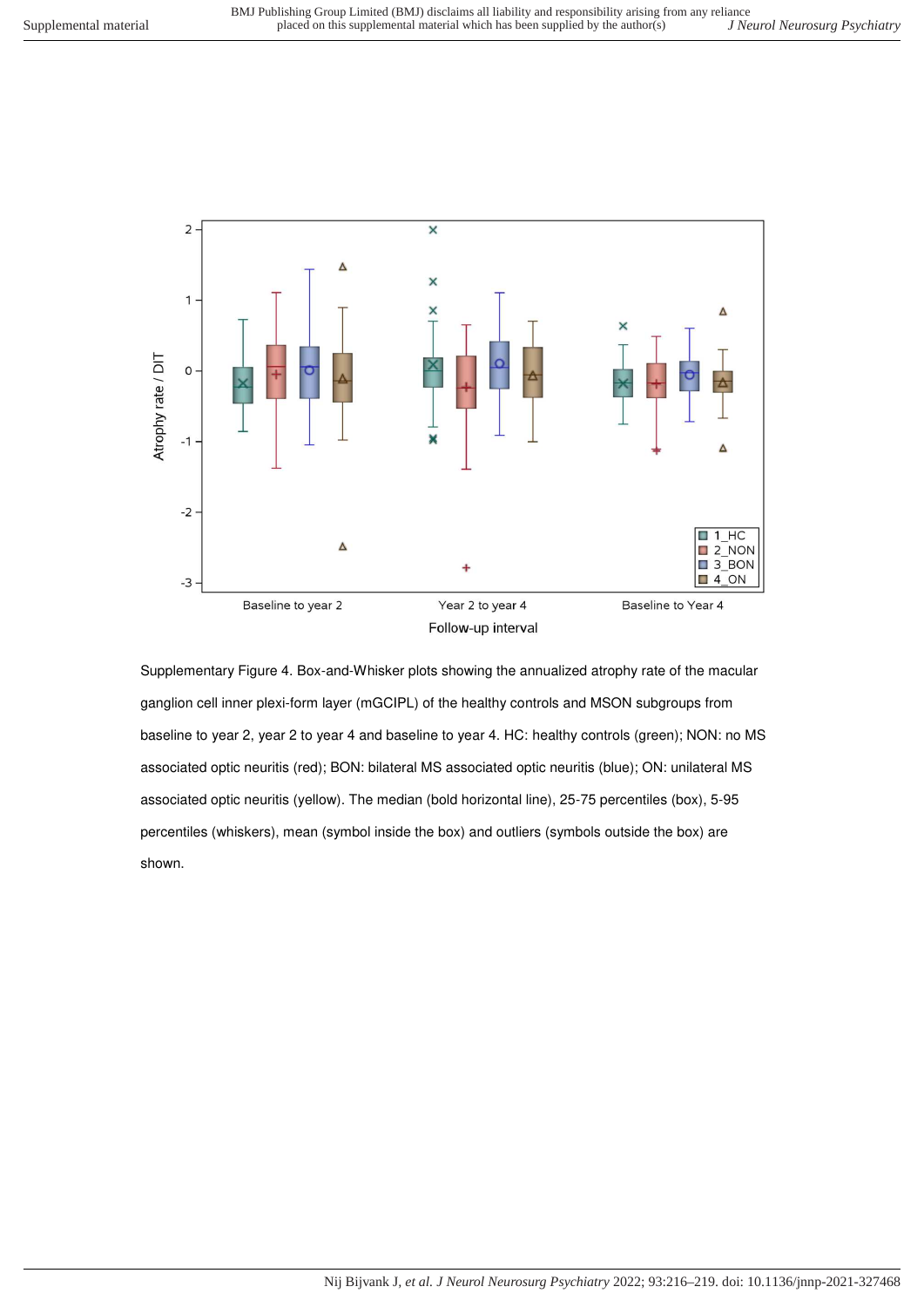

Supplementary Figure 5. Line graphs showing the inter-eye percentage difference (IEPD) of the macular ganglion cell inner plexi-form layer (mGCIPL) at year 0 (baseline), year 2 and year 4 of the healthy controls and MSON subgroups. The coloured dotted lines represent the individual subjects, and the solid black line represents the mean change. MSON: MS associated optic neuritis.